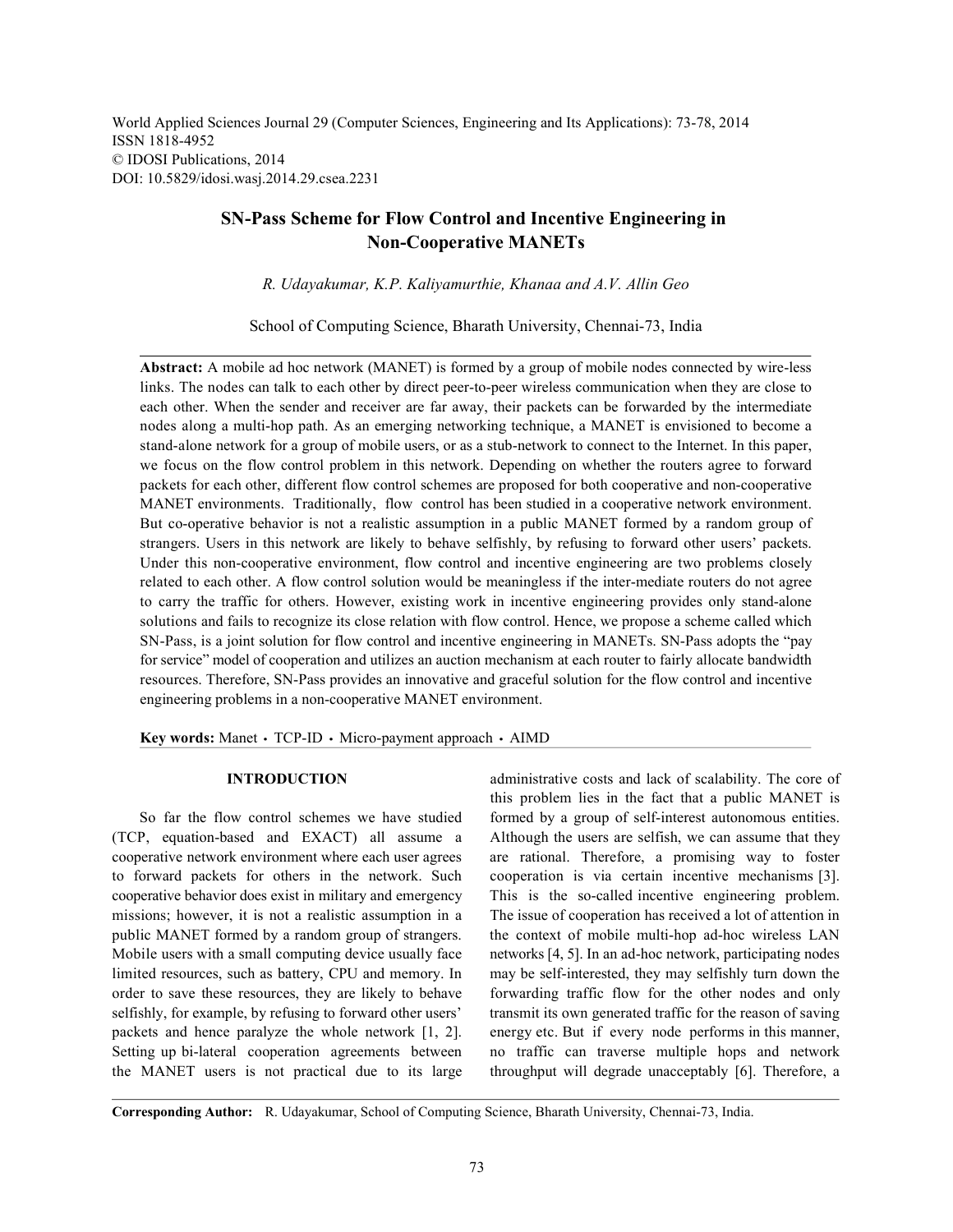good utilization of the scarce wireless resources in the context. bandwidth of the outgoing links [11]. If traffic is

may be selfish and refuse to forward packets for other fairness criteria. For example, max-min fairness assumes users. Therefore, an incentive mechanism must be in that each flow has equal rights to access the resource and place. In this paper, we adopt the pay for service model of hence divides the available bandwidth equally for the cooperation and propose an auction-based incentive competing flows. Some other fairness criteria may take scheme (called SN-Pass) to enable cooperative packet each user's valuation (or satisfaction) for the resource forwarding behavior in MANET. Each flow pays the into account and allocate the resource accordingly [12]. market price of packet forwarding service to the In a MANET, flow control is especially important because intermediate routers [7]. a MANET's limited bandwidth often cannot meet the full

given for providing services. The same principle should control faces many new challenges in a MANET because also apply in a MANET, considering the fact that mobile it is a much more dynamic networking environment than devices are ultimately owned and controlled by human wireline networks [13]. Flow control in a cooperative users [8]. To some extent, forwarding packets in a public network environment, i.e., each router agrees to forward MANET can be considered as a user's service to others. packets for others. This is the approach taken by the In this paper, we study the flow control problem in a non- Internet, as the routers are owned by a single organization

are two separate problems. For example, over the Internet, true because the network is formed by a random group of flow control is usually taken care of by TCP or some rate- strangers in a spontaneous fashion [14]. Flow control based schemes. Packet forwarding is assumed to be problem in this environment as non-cooperative flow cooperative by Internet Service Provider's (ISP's) control. In order to enforce non-cooperative flow control, agreements to carry traffic for each other. However, over an incentive engineering component must be in place. a public MANET, flow control must consider the willingness of the intermediate routers to forward packets. **Cooperative Flow Control:** In a cooperative network A flow control scheme without incentive engineering is environment, flow control can be broadly categorized into meaningless. Therefore, we investigate how incentive two types: implicit and explicit, depending on how the engineering can be combined with flow control in our network congestion state is measured. study. To this end, we propose a *joint* flow control and incentive engineering scheme called SN-Pass (Secured **Implicit Flow Control:** In implicit flow control, the network Network comPatible Auction based Service Scheme), as congestion state is measured at the end-hosts by their our solution in a non-cooperative MANET. performance measurements, such as packet loss and

hosts in MANETs must face the non-trivial problem of routers (i.e. "dumb" routers). Over the Internet, two deciding how fast they can send packets to a destination prominent examples of implicit flow control are TCP's over the network. This is the flow control problem in AIMD (Additive Increase Multiplicative Decrease) and networking research. Flow control has two general goals: the TCP equation-based approach. AIMD views the efficiency and fairness. Efficiency refers to the property network as a black-box and infers congestion by packet that the aggregated traffic at the bottleneck router should loss events. The equation-based approach is based on a match the available. In some literature, the term "flow TCP throughput equation that captures the steady-state control" is reserved for speed matching between a pair of TCP throughput under certain loss rate and packet sender and receiver and "congestion control" is used for round-trip time conditions [15]. regulating the speed of sending packets to avoid Another prominent implicit flow control scheme in congestion. Their meanings should be clear from the

whole ad-hoc network depends on the cooperation among too slow, the links will become idle and waste some participating parties. Stimulating the cooperation, thus, valuable bandwidth; if traffic is too fast, it will cause is a crucial issue in non-cooperative mobile ad-hoc packet dropping and long queuing delays. Fairness refers networks. to the property that each competing flow should get its In a public mobile ad hoc network (MANET), users "fair" share of the available bandwidth. There are many In human society, monetary rewards are usually demand of many applications. At the same time, flow cooperative network environment [9, 10]. or a set of ISPs with mutual agreements to carry each Traditionally, flow control and incentive engineering other's traffic. In a public MANET, this assumption is not

**Overview of Flow Control:** Like in wire line networks, end-<br>end-hosts. This greatly simplifies the design of the delay. The flow control functions are implemented at the

the Internet is the TCP equation-based approach. It is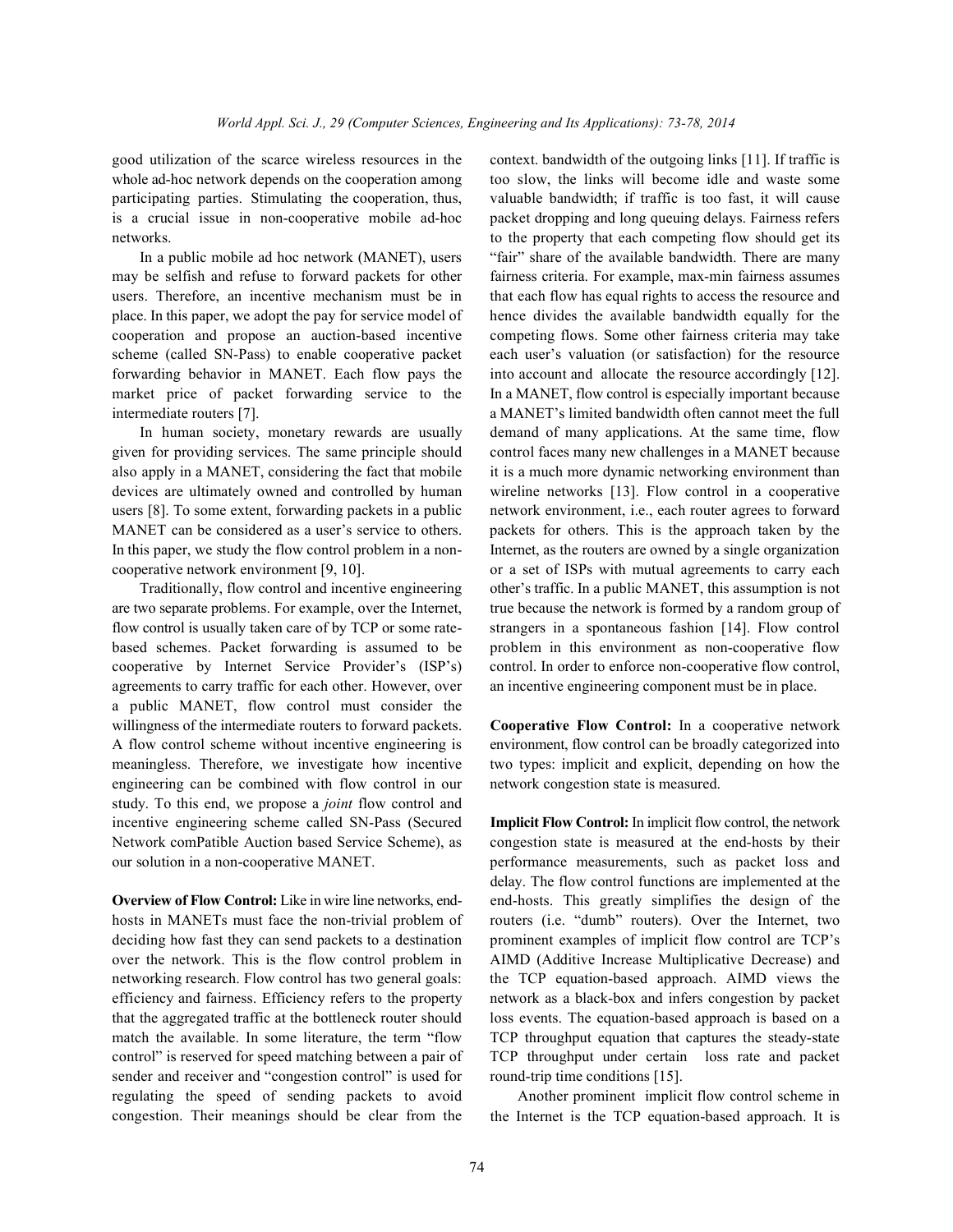network, which requires smooth rate adjustments. At the approach. same time, it should be able to obtain approximately the same throughput with a competing TCP flow under **Game Theory Approach:** In this approach, a packet the same network conditions, i.e., being TCP-friendly. forwarding game is designed and played by all the nodes Over the Internet, the equation-based flow control in the network. In early studies, each node is ranked with approach has been shown to achieve reasonable fairness a reputation based on its packet forwarding behavior with competing TCP flows under a wide range of observed by other nodes in the same neighborhood. traffic conditions. The protocol that implements the A node's reputation can be learned by other nodes TCP-equation based approach is TFRC (TCP Friendly farther away from the neighborhood, similar to a group of Rate Control). With the emerging need of multimedia "friends" sharing information with each other. A node streaming, equation-based congestion control is likely to with bad reputation is then refused service by other find its way into MANETs as well, for example, by reusing nodes and hence isolated from the network. If the cost of the same software that has been developed for the a bad reputation is prohibitively high, all the nodes will Internet. However, the behavior of equation-based choose to cooperate. However, in these studies, the cost congestion control is very much unknown in MANETs. of a bad reputation is not precisely given. Under this environment, it is unclear whether TFRC will be This situation is not as simple as it sounds, because able to compete fairly with TCP and if not, what are the a node may *not* need some other node's help to forward factors that contribute to such behavior. TFRC is able to its traffic. Therefore, the game analysis in this strand maintain smooth rate changes, its throughput is often of study tends to be over-simplified and incomplete. "beaten" down by competing TCP flows to a certain The concept of a dependency graph is introduced to degree, especially under heavy background traffic and represent the forwarding dependency of a node to dynamic topology conditions. Fundamental difficulties another, a symmetric dependency model is assumed. of equation-based flow control in MANET, such as loss When there is a mutual dependency relationship between rate estimation of the network. Therefore, although two nodes, the packet forwarding game can be modelled equation- based flow control is a successful proposal for as a repeated Prisoner's Dilemma game, where a simple the Internet, it has serious limitations when applying to "tick-for-tack" strategy can be implemented to encourage the MANET domain. The dependency requirement means

equation-based congestion control in MANETs have led cooperative behavior can be "punished" by the nodes us to consider the alternative type of flow control scheme, that it has previously refused to serve for. If there is no i.e., explicit flow control. Explicit flow control relies on the such mutual dependency, cooperation cannot take place. network elements (i.e., routers) to measure the network For example, in a MANET stub network where a node congestion state and to inform the end-hosts of such is closer to the base station than all the other nodes, state by explicit control messages. Essentially, this is a mutual forwarding dependency does not exist. router-assisted flow control mechanism. Since routers are Therefore, although the game theory approach is simple the actual places where congestion occurs, they are in a to implement, it has serious limitations in a MANET. much better position to detect and react to such To facilitate payments between the nodes, we design a conditions. Therefore, explicit flow control is enerally simple credit-based payment scheme. Our solution relies more responsive and accurate than its implicit on a trusted third party(i.e., bank) to issue a credit counterparts. certificate to each node in good financial standing and

into details of our solution, we survey the existing forwarding are collected by each router and later sent to incentive mechanisms for enforcing packet forwarding the bank in bulk for processing. in MANETs and discuss their respective strengths and weaknesses. Two general approaches can be found in the **Micro-payment Approach:** Micro payment approach

driven by the need of multimedia streaming over the literature: 1) game theory approach; and 2) micro-payment

**Explicit Flow Control:** The deficiencies found in TCP and the packet forwarding game, only when its non-**Existing Incentive mechanisms in MANET:** Before going similar to using a credit card. The evidences of packet that, a node's cooperative behavior can be enforced in let the nodes use their certificates to "purchase" services,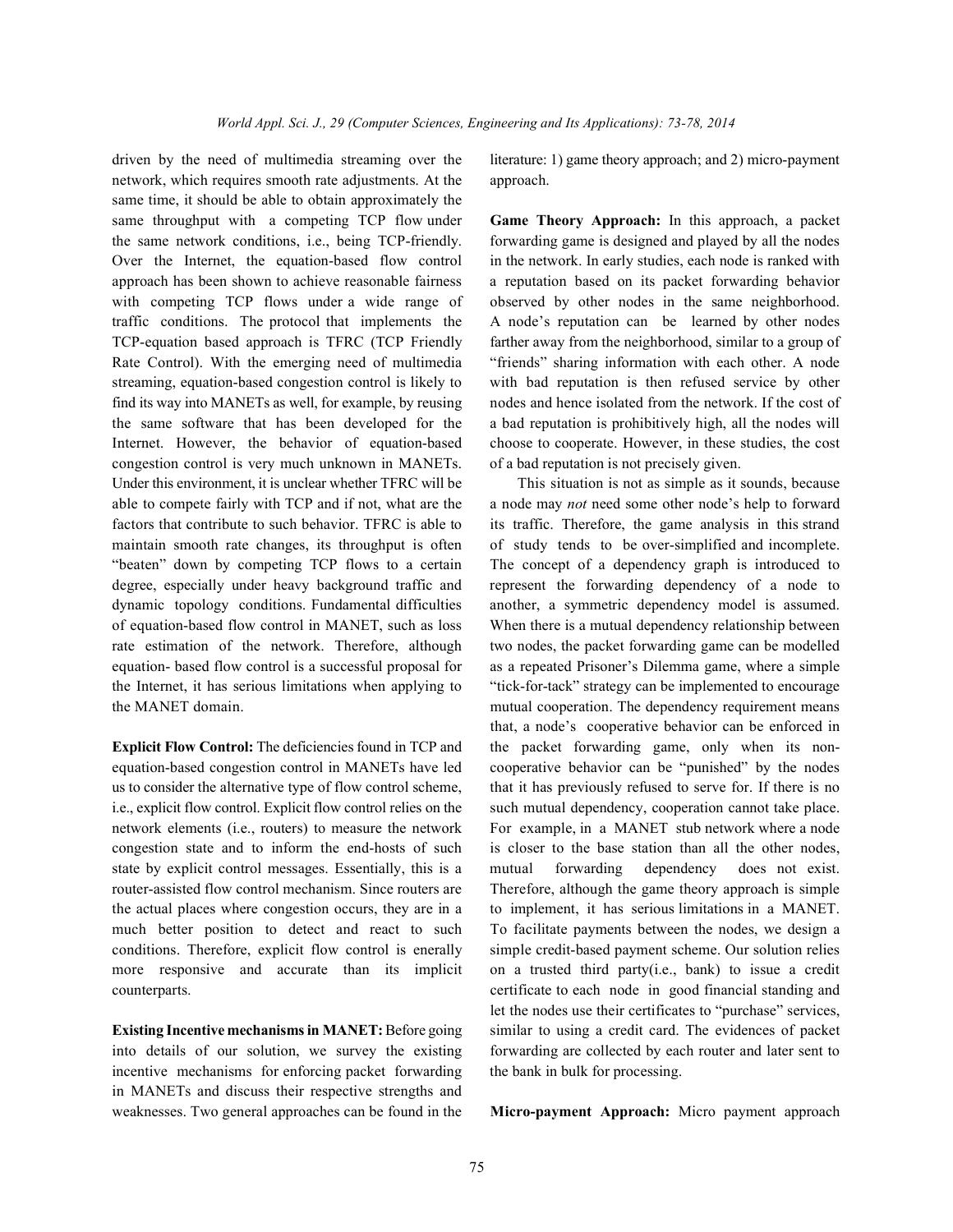dependency and hence is a more general solution. perspective, SN-Pass is an explicit flow control scheme, a

that, since the payment is digital, security mechanisms flows currently passing the router. The rate information is have to be in place to prevent currency forgery and carried with each data packet to the receiver as part of a fraudulent claiming of funds. Research in this area is to signaling protocol and subsequently returned to the provide a secure payment system for MANET nodes to sender as feedbacks. exchange funds. In summary, a secure payment system In SN-Pass, router's bandwidth is auctioned off to solves the problem of how to pay for packet forwarding the competing flows (i.e. bidders) with a market price service in a MANET. An equally important question is determined by the bids and the auction rule. how much to pay for the service, which is the focus of SN-Pass. But as an extension, we have also designed a **The SN-Pass Scheme** simple payment scheme to facilitate exchanging funds **Preliminaries:** In economics, auction is a simple and between the nodes. well-known mechanism in allocating limited resources to

"pay for service" model of cooperation in SN-Pass, its many desirable properties. Depending on whether where the sender must provide monetary rewards to there is only a single unit of good, or there are multiple the intermediate routers for their packet forwarding units of goods to be allocated, Vickrey auction can be service. We adopt this approach because it is a general classified into two types: basic Vickrey auction and model of cooperation applicable to any packet forwarding generalized Vickrey auction. Although basic Vickrey scenarios in a MANET.

a simple credit-based payment scheme. Our solution relies ease of understanding. on a trusted third party (i.e. a bank) to issue a credit certificate to each node in good financial standing and let **Basic Vickrey Auction:** In a basic Vickrey auction, there the nodes use their certificates to "purchase" services, is only one unit of indivisible good. Bidders submit similar to using a credit card. The evidences of packet their bids to the auctioneer; after receiving all the bids, forwarding are collected by each router and later sent to the auctioneer awards the good to the highest bidder at the bank in bulk for processing. the price of the second highest bid (which is the

router is owned by an individual user who acts for his or 2 (units of currency). The result of the auction her own benefit. To determine the resource allocation and awards the book to the highest bidder (who bids 10), pricing, we adopt the *auction* mechanism from but the bidder only pays 9 (which is the second-highest economics. Each router constitutes an "auction market" bid). (or "smart market"), where an auction process runs In this auction, the optimal strategy for each bidder is continuously to determine who should obtain how much to bid her *true valuation* for the good,which is the of the bandwidth and at what price. Here auction is used valuation (or satisfaction) of the user if she wins the not only as a resource allocation mechanism, but also as good 2. a pricing mechanism. The bidders are the traffic *flows* currently passing that router. Each flow carries a bid **Generalized Vickrey Auction:** When there are multiple indicating its willingness to pay for the forwarding units of the *same* goods and each user may request more service. Based on these bids, the router runs a than one unit, the auction becomes the generalized "generalized auction" to determine the bandwidth Vickrey auction. In a generalized Vickrey auction, allocation for the flows. the goods are awarded to the highest bidders until

adopts the "pay for service" model of cooperation: **Explicit Rate-based Flow Control:** As mentioned earlier, routers are fairly compensated for their forwarding SN-Pass is a joint solution of flow control and incentive services. It requires no assumption about the forwarding engineering in a MANET. From the flow control One challenge of making a payment in a MANET is router in SN-Pass allocates bandwidth explicitly for the

**Design Principles Second-principles** *Design* **Principles** *Principles Principles Principles Principles Principles Principles Principles Principles Principles Principles Principl* **"Pay for Service" Model of Cooperation:** We adopt the auction is the most well-studied auction format, due to To facilitate payments between the nodes, we design auction, we give them separate introductions below for a group of competing bidders. There are many auction

**Auction-Based Resource Allocation:** In SN-Pass, each bidders bidding for a book and their bids are 10, 9, 5, 3 and highest losing bid). Take a simple example: there are 5

exhausted and each winning bidder pays a price of the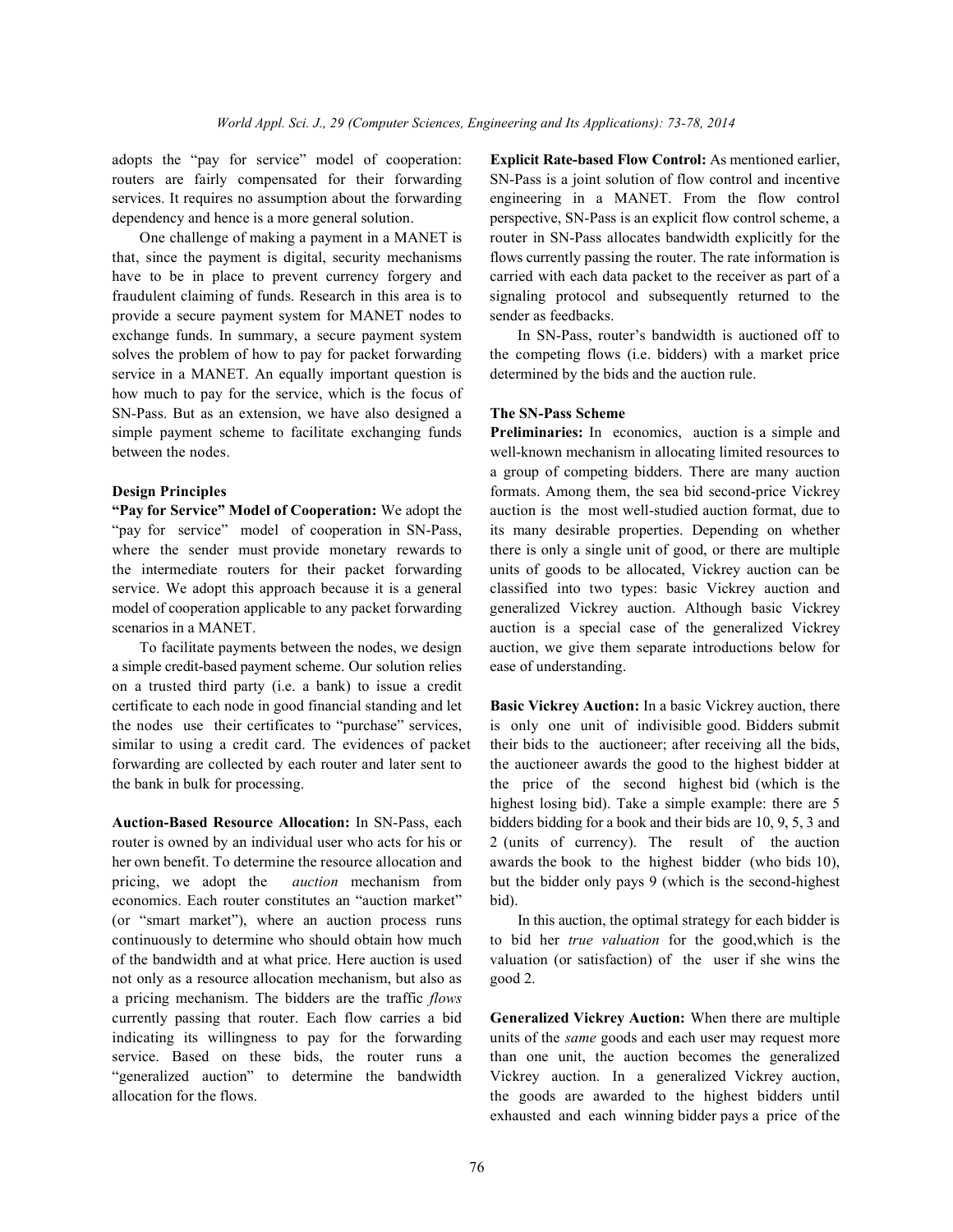"opportunity cost" for winning the goods, which is the **CONCLUSION** cost to the losing bidders *if* the winning bidder would *not* have participated in the auction. We propose a joint incentive engineering and flow

example. Let's assume that there are two bidders bidding forwarding service in a public MANET. Our scheme is for three copies of the same book. The first bidder values based on the "pay for service" model of cooperation and winning the first copy of the book at 10, the second copy relies on the multiunit generalized Vickrey auction as the at 8 and the third copy at 5. The second bidder's resource allocation mechanism. We prove that under the valuation for the first copy is 9, for the second copy is SN-Pass scheme, it is incentive compatible for the users 7 and for the third copy is 6. That is, the valuations to bid their true utilities and further we prove that packet to obtain the book by the two bidders are: (10, 8, 5) and forwarding always leads to higher social welfare for the (9, 7, 6) respectively. In this auction, the goods are the whole network. three copies of the book. According to the auction rule, they are awarded to the *highest* bids of the two bidders. **REFERENCES** That is, the first bidder gets two copies of the book (valued at 10 and 8). The second bidder gets one copy 1. Maruti Gupta and Suresh Singh, 2007. Dynamic (valued at 9). For the first bidder, the price to pay for the Ethernet link shutdown for power conservation on two copies of the book are 7 and 6, because the first Ethernet links, IEEE ICC'07, Glasgow, Scotland, bidder did not participate in the auction, the second pp: 24-28. bidder would have obtained the two copies valued at 7 2. Harkirat Singh and Suresh Singh, 2005. Smartand 6. In other words, the first bidder pays the Aloha for multihop wireless networks, J. Mobile "opportunity cost" of the second bidder for losing the Networks (MONET) Special Issue on "WLAN two copies of the book. Likewise, the second bidder pays Optimization at the MAC and Network Levels", 5 for getting one copy, which is the "opportunity cost" of 10: 651-662. the first bidder for losing the copy. Clearly, the basic 3. Yarvis, M., N. Kushalnagar, H. Singh, A. Rangarajan, Vickrey auction is a special case of the generalized Y. Liu and S. Singh, 2005. Exploiting Heterogeneity Vickrey auction where each bidder can only bid for in Sensor Networks, IEEE INFOCOM 2005, Miami, FL, one unit of good and there is only one unit of good pp: 13-17. available. 4. Mike Woo and Suresh Singh, 2001. Scalable routing

**Seller's Reserve Price:** In the basic and generalized Networks, 7(5): 513-529. Vickrey auctions, the seller has the option to declare a 5. Jian Liu and Suresh Singh, 2001. ATCP: TCP for *reserve price* for selling the goods. This is often used as Mobile Ad Hoc Networks, IEEE J-SAC. a preventive mechanism when the auction market is not 6. Sandeep Agrawal and Suresh Singh, 2001. An competitive and hence the bids are too low. Using a Experimental Study of TCP's Energy Consumption reserve price, the seller will withhold the goods if the over a Wireless Link, 4th European Personal Mobile bids are too low. Take the generalized Vickrey auction Communications Conference, Feb 20-22, Vienna, example where two bidders bid for three copies of the Austria. same book at: (10, 8, 5) and (9, 7, 6). If the seller's reserve 7. Hu Zhou and Suresh Singh, 2000. Time-Space price is set at 8.5, only two copies of the book will be sold, Multicast for Integrated Sensor/Battlesite because only two bids (i.e. 10 and 9) are higher than the Networks, Proc. IEEE MILCOM 2000, Los Angles, reserve price. The seller will withhold the third copy of the CA, pp: 22-25. book because the next highest bid (i.e. 8) is too low. In a 8. Hu Zhou and Suresh Singh, 2000. Content-based competitive auction market, reserve pricing is usually Multicast for Mobile Ad Hoc Networks, Proc. ACM not needed, because the market demand will properly set MOBIHOC 2000, Boston MA. the auction price. However, it can be used as a safeguard 9. Wenli Chen, Nitin Jain and Suresh Singh, 1999. a price lower than the cost Protocol, IEEE J-SAC.

Opportunity cost is better understood with an control scheme, called SN-Pass, to enable packet

- 
- 
- 
- protocol for ad hoc networks, ACM Wireless
- 
- 
- 
- 
- mechanism to protect the seller from selling the goods at ANMP: Ad hoc network Network Management